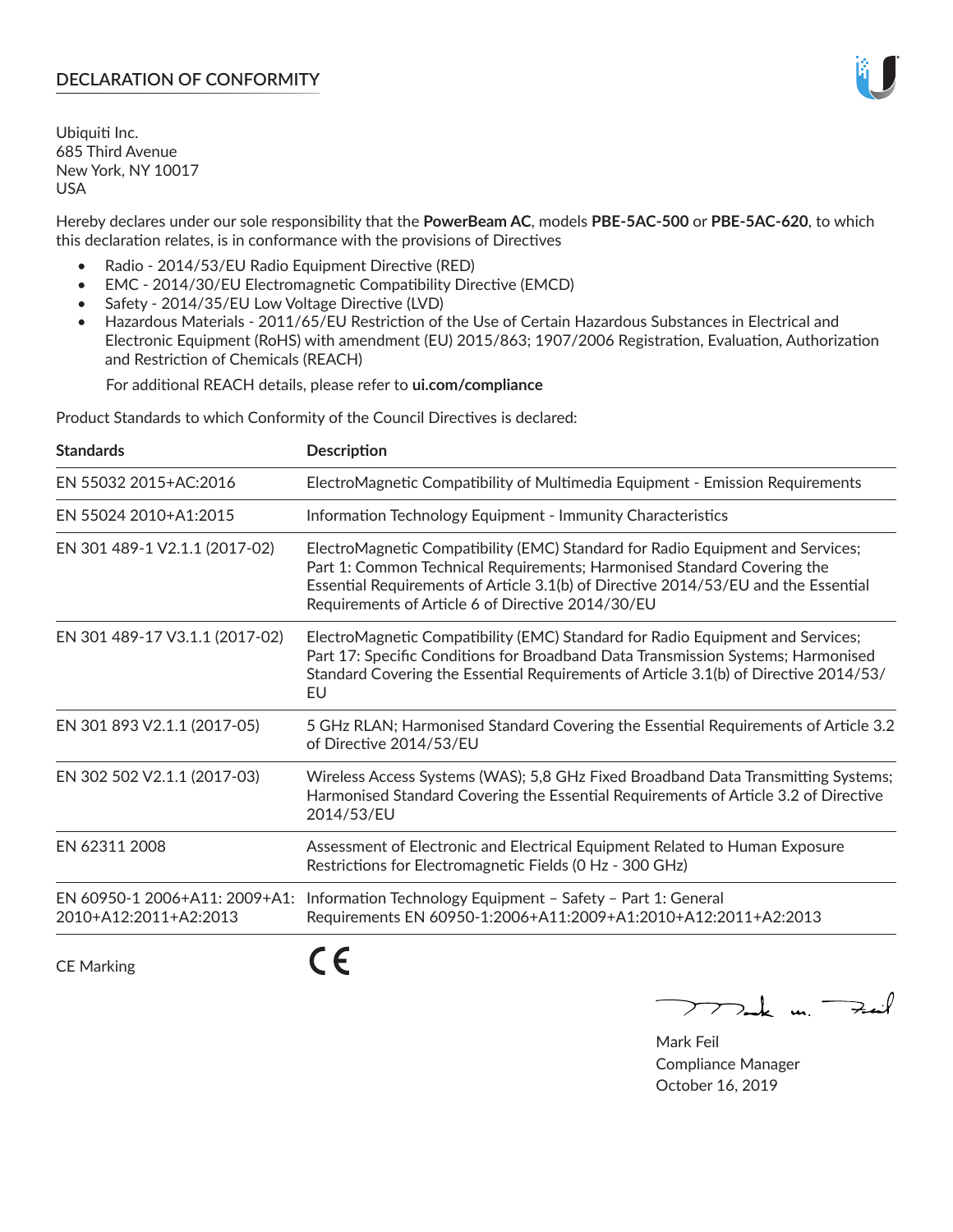# **DECLARATION OF CONFORMITY**



## **български** [Bulgarian]

С настоящото Ubiquiti декларира, че това устройство PBE-5AC-500/PBE-5AC-620 е в съответствие със съществените изисквания и други приложими разпоредби на Директиви 2014/53/EC, 2014/30/ЕС, 2014/35/ЕС.

## **Hrvatski** [Croatian]

Ubiquiti ovim putem izjavljuje da je ovaj uređaj PBE-5AC-500/PBE-5AC-620 sukladan osnovnim zahtjevima i ostalim bitnim odredbama Direktiva 2014/53/EU, 2014/30/EU, 2014/35/EU.

# **Čeština** [Czech]

Ubiquiti tímto prohlašuje, že toto PBE-5AC-500/PBE-5AC-620 zařízení, je ve shodě se základními požadavky a dalšími příslušnými ustanoveními směrnic 2014/53/EU, 2014/30/EU, 2014/35/EU.

## **Dansk** [Danish]

Hermed, Ubiquiti, erklærer at denne PBE-5AC-500/PBE-5AC-620 enhed, er i overensstemmelse med de væsentlige krav og øvrige relevante krav i direktiver 2014/53/EU, 2014/30/EU, 2014/35/EU.

## **Nederlands** [Dutch]

Hierbij verklaart Ubiquiti, dat deze PBE-5AC-500/PBE-5AC-620 apparaat, in overeenstemming is met de essentiële eisen en de andere relevante bepalingen van richtlijnen 2014/53/EU, 2014/30/EU, 2014/35/EU.

## **English**

Hereby, Ubiquiti, declares that this PBE-5AC-500/PBE-5AC-620 device, is in compliance with the essential requirements and other relevant provisions of Directives 2014/53/EU, 2014/30/EU, 2014/35/EU.

## **Eesti keel** [Estonian]

Käesolevaga Ubiquiti kinnitab, et antud PBE-5AC-500/PBE-5AC-620 seade, on vastavus olulistele nõuetele ja teistele asjakohastele sätetele direktiivide 2014/53/EL, 2014/30/EL, 2014/35/EL.

# **Suomi** [Finnish]

Täten Ubiquiti vakuuttaa, että tämä PBE-5AC-500/PBE-5AC-620 laite, on yhdenmukainen olennaisten vaatimusten ja muiden sitä koskevien direktiivien 2014/53/EU, 2014/30/EU, 2014/35/EU.

# **Français** [French]

Par la présente Ubiquiti déclare que l'appareil PBE-5AC-500/PBE-5AC-620, est conforme aux exigences essentielles et aux autres dispositions pertinentes des directives 2014/53/UE, 2014/30/UE, 2014/35/UE.

# **Deutsch** [German]

Hiermit erklärt Ubiquiti, dass sich dieses PBE-5AC-500/PBE-5AC-620 Gerät, in Übereinstimmung mit den grundlegenden Anforderungen und den anderen relevanten Vorschriften der Richtlinien 2014/53/EU, 2014/30/EU, 2014/35/EU befindet.

## **Ελληνικά** [Greek]

Δια του παρόντος, Ubiquiti, δηλώνει ότι αυτή η συσκευή PBE-5AC-500/PBE-5AC-620, είναι σε συμμόρφωση με τις βασικές απαιτήσεις και τις λοιπές σχετικές διατάξεις των οδηγιών 2014/53/EE, 2014/30/EE, 2014/35/EE.

## **Magyar** [Hungarian]

Ezennel Ubiquiti kijelenti, hogy ez a PBE-5AC-500/PBE-5AC-620 készülék megfelel az alapvető követelményeknek és más vonatkozó 2014/53/EU, 2014/30/EU, 2014/35/EU irányelvek rendelkezéseit.

## **Íslenska** [Icelandic]

Hér, Ubiquiti, því yfir að þetta PBE-5AC-500/PBE-5AC-620 tæki er í samræmi við grunnkröfur og önnur viðeigandi ákvæði tilskipana 2014/53/ESB, 2014/30/ESB, 2014/35/ESB.

## **Italiano** [Italian]

Con la presente, Ubiquiti, dichiara che questo dispositivo PBE-5AC-500/PBE-5AC-620, è conforme ai requisiti essenziali ed alle altre disposizioni pertinenti delle direttive 2014/53/UE, 2014/30/UE, 2014/35/UE.